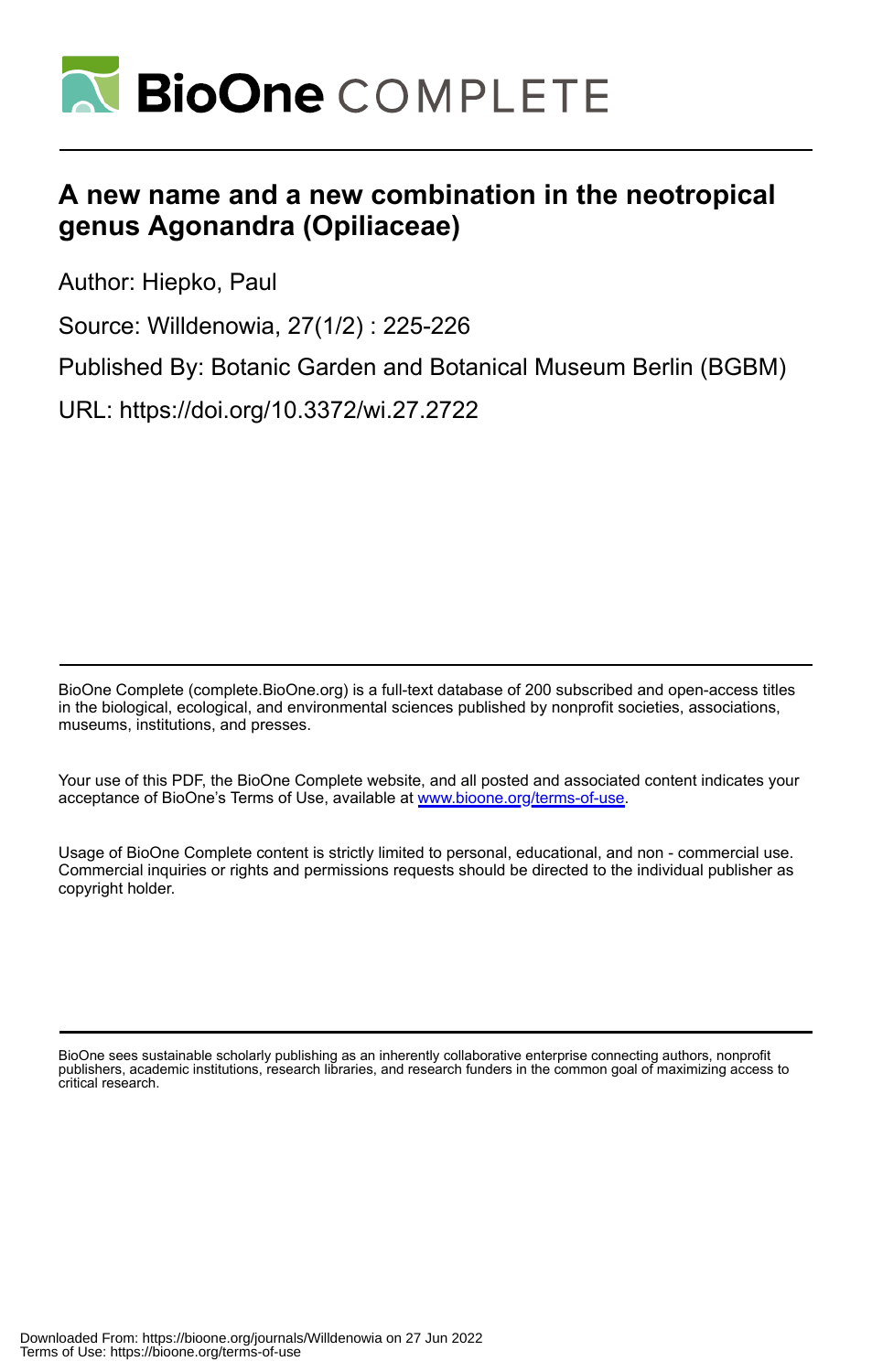#### PAUL HIEPKO

## **A new name and a new combination in the neotropical genus** *Agonandra (Opiliaceae)*

#### **Abstract**

Hiepko, P.: A new name and a new combination in the neotropical genus *Agonandra (Opiliaceae)*. − Willdenowia 27: 225−226. 1997. − ISSN 0511−9618.

*Izabalaea excelsa (Nyctaginaceae)* is transferred to *Agonandra (Opiliaceae).* Because the name *A. excelsa* already exists and applies to a different species, a substitute name is proposed: *A. goldbergiana*. *A. conzattii* is treated as subspecies of *A. obtusifolia*, *A. obtusifolia* subsp. *conzattii.*

During the preparation of a monograph of *Agonandra*, the only neotropical genus of *Opiliaceae,* I found an isotype of *Izabalaea excelsa* Lundell in the type collection of the New York Botanical Garden (NY) that had been determined by Aaron Goldberg as *Agonandra* sp.

*Izabalaea excelsa* was described by Lundell (1971) as a new, monotypic genus of *Nyctaginaceae* from Guatemala. A study of the type specimens and some additional collections of female trees showed that Goldberg is correct and the taxon has to be transferred to the genus *Agonandra*. Since the combination *A. excelsa* Griseb. already exists, it is not possible to maintain Lundell's epithet *excelsa* for this species, and a substitute name is here proposed.

#### *Agonandra goldbergiana* Hiepko, **nom. nov.**

≡ *Izabalaea excelsa* Lundell in Wrightia 4: 154. 1971 [non *Agonandra excelsa* Griseb., Symb. Fl. Argent.: 149. 1879]. − Holotype: Guatemala, Izabal, Cadenas, in high forest bordering Rio Sarstun, 19.3.1962 (male fl.), *Contreras 6791* (LL!; isotypes: LL!, NY!).

The epithet acknowledges the fact that A. Goldberg was the first to correctly interpret the type specimen as an *Agonandra* species. Had he failed to do so, the species might have remained hidden for long among the *Nyctaginaceae*. One of the reasons for Lundell's placing the species in the tribe *Pisonieae* of that family was obviously the erroneous assumption of a basal fusion of the perianth.

Standley (1920) described two new species of *Agonandra* from Mexico: *Agonandra obtusifolia* and *A. conzattii.* He wrote that †*Agonandra conzattii* is related to *A. obtusifolia* more closely than to *A. racemosa*. It differs chiefly in the size of the fruit ...". According to my studies, *A*. *obtusifolia* is rather widely distributed in Mexico, from Tamaulipas and Veracruz to Puebla, Oaxaca, and Chiapas, whereas *A. conzattii* occurs only in the southern part of this range, usually